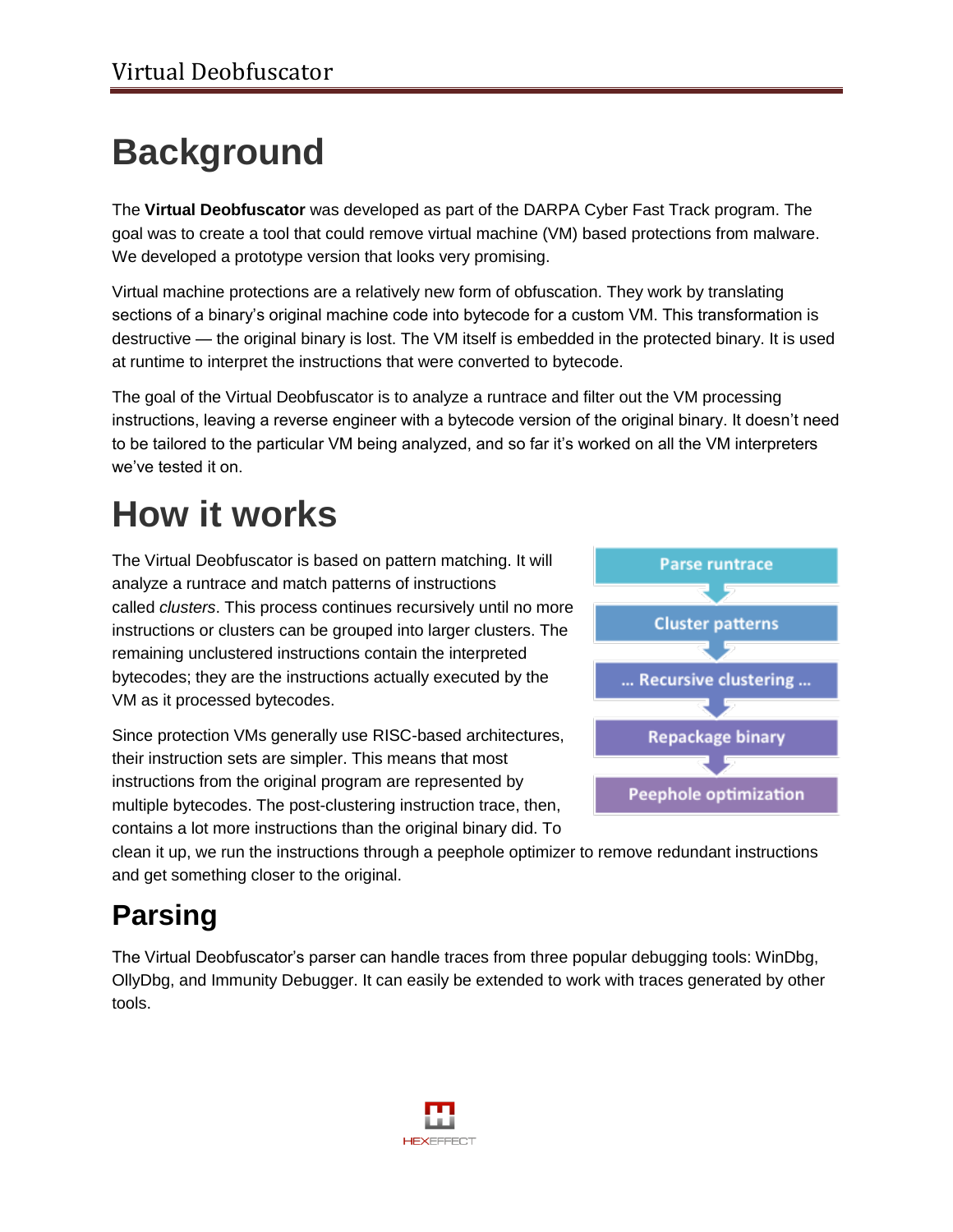#### Virtual Deobfuscator

The parser converts traces to a normalized XML format for later processing, so tool developers can also modify their tools output directly to that format. There's no DTD for our XML format, but it's extremely simple. The short document below describes the format.

```
<root>
   <ins>0
     <thread>main</thread>
     <va>00432213</va>
     <mnem>JMP 0043A73A</mnem>
    <regs>None</regs>
  \langleins>
  \langleins>1 <thread>main</thread>
     <va>0043A73A</va>
     <mnem>PUSH OFFSET 0043A6A3</mnem>
     <regs>[012FF84]=0 ESP=0012FF84</regs>
   </ins>
```
<root>

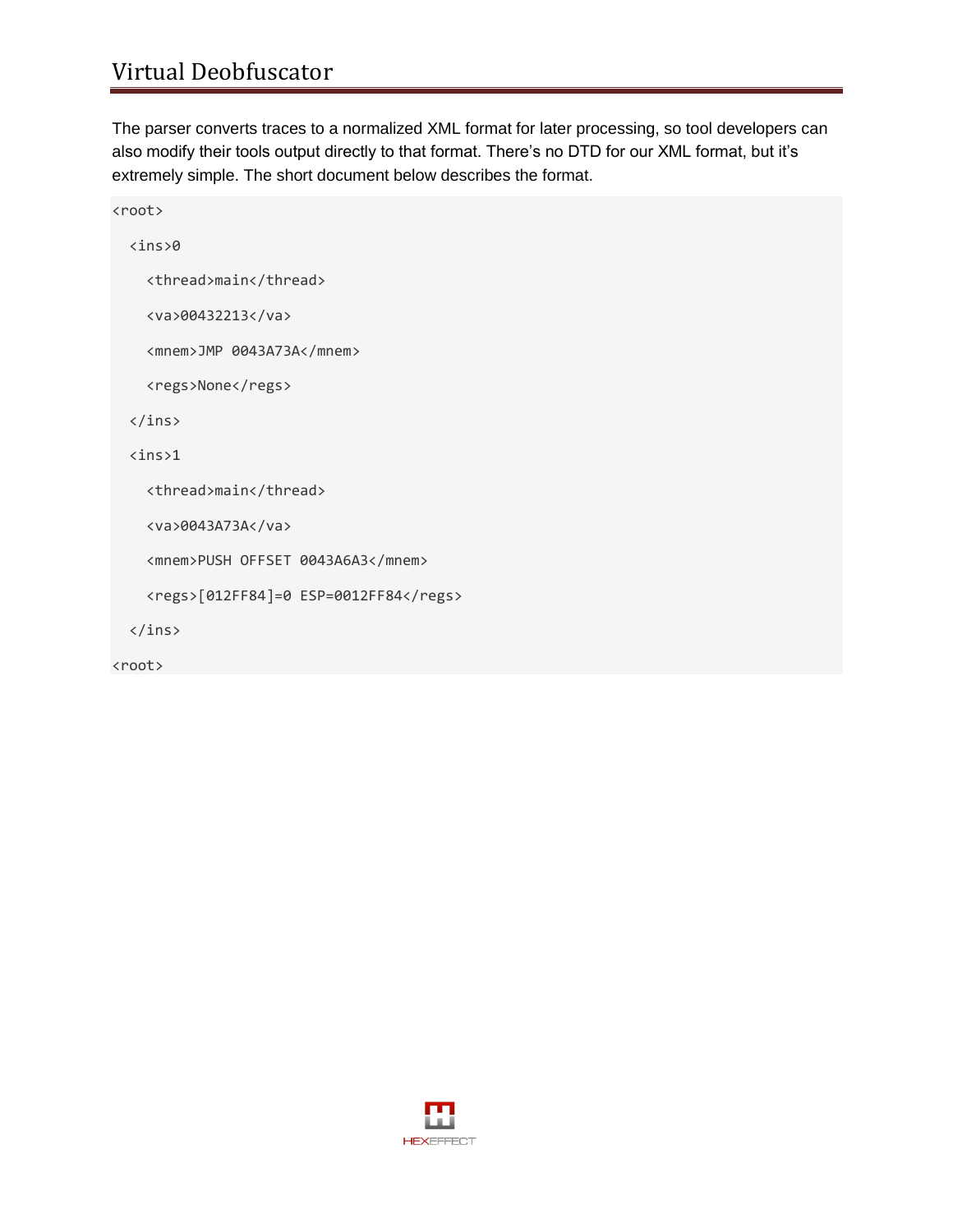## **Clustering**



Our theory was that since VMs work by interpreting bytecodes, there will be a lot of repeated groups of instructions that can be filtered out of a runtrace. The Virtual Deobufscator's clustering algorithm works by matching patterns of instruction sequences from a runtrace and grouping them into clusters. This process is repeated recursively, with new clusters being formed from free instructions and/or existing clusters, until no new clusters can be formed. At that point we're left with the interpreted bytecodes of the original program. In other words, the non-clustered instructions that are left are those that were executed when the VM was interpreting bytecodes.

Consider the figure above. Each single-letter block denotes one or more instructions that form a cluster. Multi-letter blocks represent clusters made up of other clusters. In the "1st Pass" column there are four "A" clusters, each having the same set of instructions executing at the same virtual addresses. Register differences are ignored when forming clusters. During each subsequent pass, the current set of instructions and/or clusters is examined, and new clusters are formed where possible.

Clusters are named according to a standard convention. For example,  $c^2$  #8 :

- **c** the processing round ("a", "b", "c", etc.)  $[c = round 3]$
- **2** ascending integer, unique per round *[ID = 2]*
- **\_\_\_\_\_** an indicator of how many instructions are in the cluster; the more '' (and the longer the cluster name), the more instructions are in the cluster
- **#8** number of instructions in the cluster *[size = 8]*

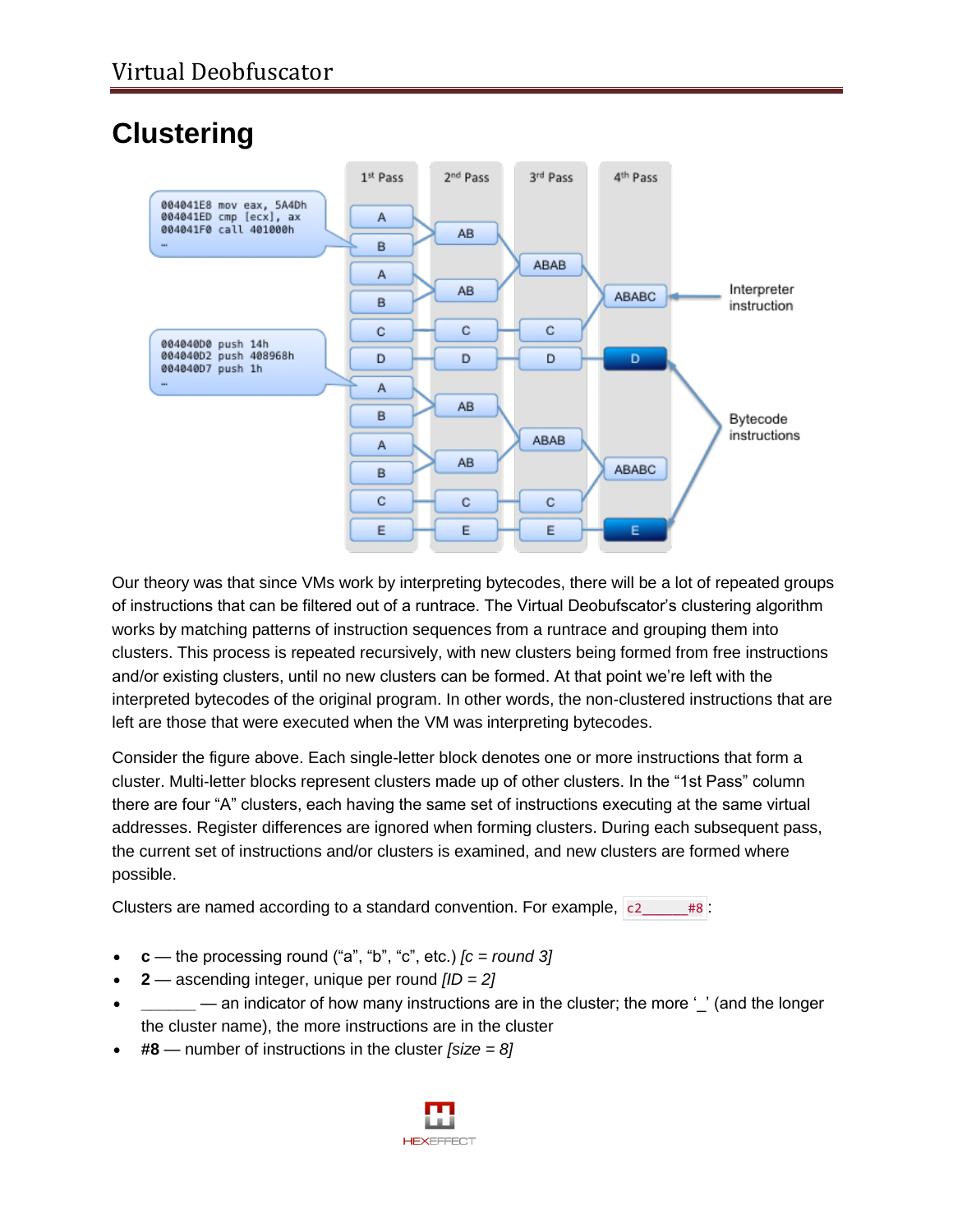#### Example

Below is pseudocode for a simple program we'll use to show how this works:

main() Loop 1 Loop 2 if (only) \_asm { mov eax, 0xDEADBEEF } only = false

This example illustrates the principle of VM operation we're interested in — namely, that there are sets of repeating instructions (Loop 1 and Loop 2) with individual instructions popping up every once in a while (when the condition is true, in this case).

Assuming we had a runtrace of this code in file  $\vert$  runtrace.txt, we would import it with the command:

python VirtualDeobfuscator.py -i runtrace.txt -d 1

Once the file was imported, we create clusters with the command:

python VirtualDeobfuscator.py -c -d 1

This command will generate a number of files, but the only two that are really of interest are:

- $\bullet$  [last round] cluster.txt the cluster file generated during the final round ("a", "b", etc.) of clustering; it includes clusters and the virtual addresses of non-clustered instructions
- final\_assembly.txt similar to the final round cluster file, but it includes full assembly instructions as well as virtual addresses for non-clustered instructions

Below is a fragment of the final\_assembly.txt file:

... (start up code) 004113D3 jmp short 004113DE c1\_\_\_\_\_\_#11 c2\_\_\_\_\_\_#8 f1\_\_\_\_\_\_\_\_\_\_\_\_\_#47 c1\_\_\_\_\_\_#11 a21\_#2 c2\_\_\_\_\_\_#8

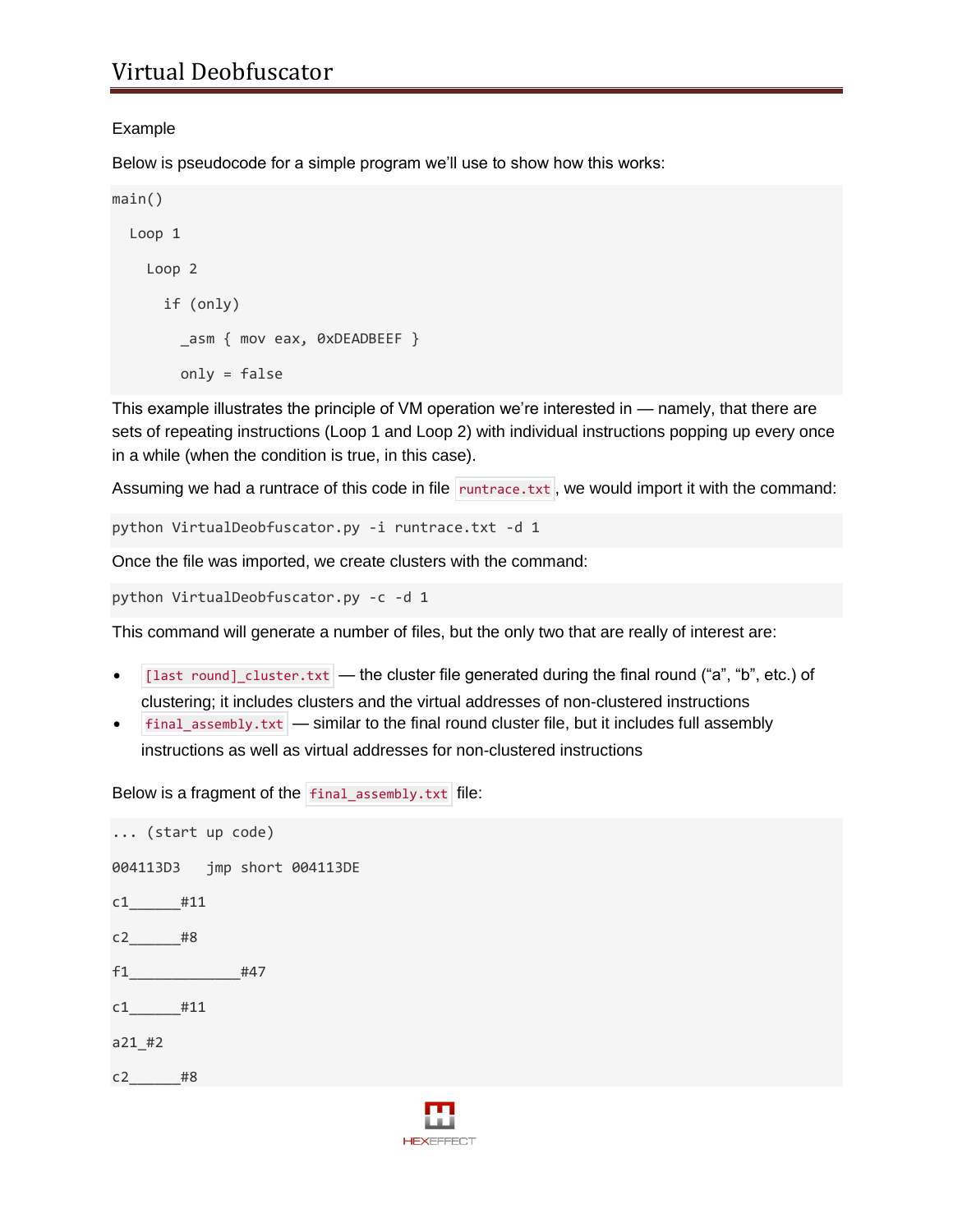#### Virtual Deobfuscator

```
a21_#2
00411411 mov eax,DEADBEEF ;eax=DEADBEEF
f1_____________#47
a16_#2
00411427 mov esi,esp ;esi=0018FE34
... (wrap up code)
```
The fragment above starts with the jump to the program's main function. Our clustering algorithm has grouped all of the loop management code (conceptually similar to a VMs interpreter code) into just a few clusters. This makes the instruction that is not part of the loop management code (in blue) really stand out.

### **Binary repackaging**

The repackaging step uses the output of the clustering process to create a binary fragment containing the original x86 program code without the VM. This allows for further analysis in disassemblers such as IDA Pro. We generate the binary by assembling the "sections" of assembly code created by the Virtual Deobfuscator. This code is stored in the file final assembly nasm.asm .

We assemble it using the Netwide Assembler (NASM).

#### **Peephole optimization**

Once the runtrace has been reduced to just the bytecode instructions and packaged as a binary, we run the code through a peephole optimizer, implemented as an IDA Pro Python script. This will take care of any remaining redundancy in the code (remember, the bytecodes are for a RISC machine, so there will be redundancy compared to the original CISC instructions). This step also help remove simple obfuscations.

# **In the real world**

We tested the Virtual Deobfuscator on the malware **Win32.Klone.af**, available from the [Open](http://oc.gtisc.gatech.edu:8080/)  [Malware library.](http://oc.gtisc.gatech.edu:8080/) Klone uses both VM obfuscation, in the form of VMProtect, and a general protection packer, NSPack. Both of these protections are commercially available tools.

[FreeSpyCheck.com](http://www.freespycheck.com/malware-removal/remove-packed-win32-klone-af.html) provides the following description of Win32.Klone.af:

Packed.Win32.Klone.af is a memory resident Trojan that can attach itself to explorer.exe, track your keystrokes and communicate with precarious outlying servers. The trojan may randomly displays ads and false warnings on your computer. Upon installation, Packed.Win32.Klone.af may generate corrupt files, disable security programs and produce irritating popups. Packed.Win32.Klone.af may redirect your personal information and harm or alter important system files.